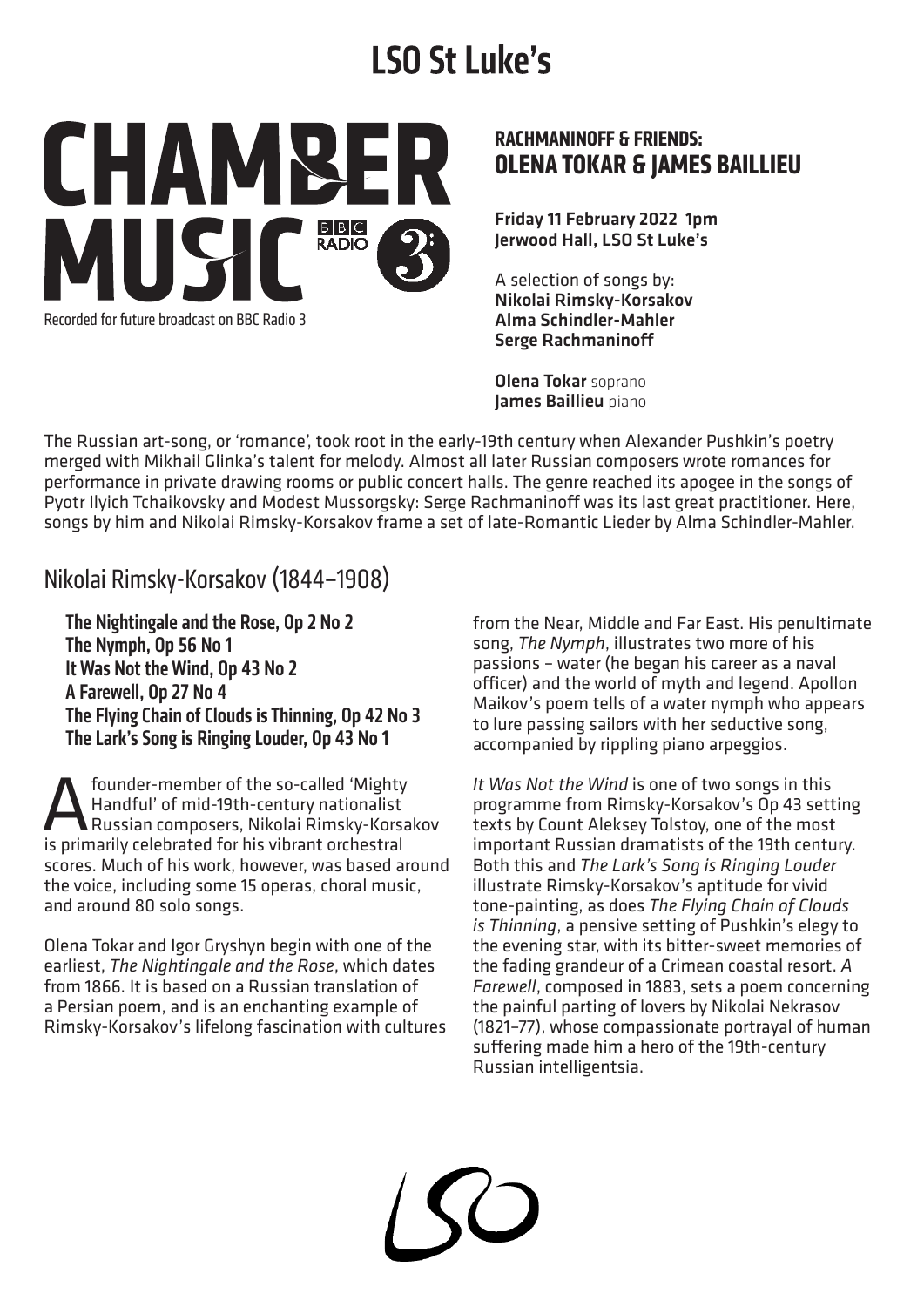## Alma Schindler-Mahler (1879–1964)

Die stille Stadt (The silent town) In meines Vaters Garten (In my father's garden) Laue Sommernacht (Balmy summer night) Bei dir ist es traut (With you it is pleasant) Ich wandle unter Blumen (I stroll among flowers)

Ima Schindler grew up in what Stefan Zweig<br>described as the 'sticky, perfumed, sultry<br>and unhealthy' atmosphere of Vienna at the<br>turn of the 20th century. Famous for her heauty. described as the 'sticky, perfumed, sultry and unhealthy' atmosphere of Vienna at the turn of the 20th century. Famous for her beauty, lively intelligence and magnetic personality, she married in succession three masters of their crafts – the composer Gustav Mahler, the architect Walter Gropius, and the poet Franz Werfel – and became the muse and lover of others, including the artists Klimt and Kokoschka and the composer Alexander von Zemlinsky.

Alma, a one-time student of Zemlinsky, had personal ambitions as a composer, only to have them firmly stamped on when she married Gustav Mahler. Both husband and wife suffered periods of depression during their nine-year marriage, and after Alma began an affair with Gropius, Gustav relented and agreed to encourage his wife's creative aspirations, resulting in the publication in 1910 of five of her songs.

Alma is thought to have composed at least 50 Lieder, of which only 17 survive. These five, probably composed at the turn of the century, mostly set texts featuring the imagery of night, love and loneliness favoured by Symbolist writers. Her settings are sultry and dramatic, their declamatory vocal lines partnered by complex, thickly-textured, chromatic piano accompaniments.

*Die stille Stadt* sets a poem by Richard Dehmel, whose *Verklärte Nacht* inspired Schoenberg's string sextet. *In meines Vaters Garten*, to a poem by Otto Erich Hartleben (who provided Schoenberg with the German translation of *Pierrot lunaire*), is a ballad about three fair princesses who sleep beneath an apple tree dreaming of their lovers. In *Laue Sommernacht*, two lovers meet and embrace in a forest on a balmy summer evening; while the texts of the last two songs, respectively by Rilke and Heine, are both love poems, the first an interior scene of quiet domesticity, the second a more passionate encounter in a garden.

# Serge Rachmaninoff (1873–1943)

Dreams, Op 38 No 5 Lilacs, Op 21 No 5 How fair this spot, Op 21 No 7 Night is Mournful, Op 26 No 12 They answered, Op 21 No 4 What Happiness, Op 34 No 12 Spring Waters, Op 14 No 11

Serge Rachmaninoff's solo songs were all<br>
sexile in 1917. As might be expected of an<br>
expected of an<br>
expected of an<br>
expected of an<br>
expected of an composed before he left Russia for voluntary exile in 1917. As might be expected of an exceptional pianist-composer, the piano adopts a virtually independent role, often incorporating extended introductions and postludes.

*Dreams*, Rachmaninoff's penultimate song, belongs to a group of six composed in the late summer of 1916 for the Ukrainian soprano Nina Koshetz. It sets a text by the Symbolist poet Fyodor Sologub, whose elusive language, praising the enchantment of sleep and dreams, is mirrored in a marvellously impressionistic setting characterised by exquisitely delicate piano writing, ending with a long piano postlude.

*Lilacs*, published in 1902 as the fifth of a set of twelve, Op 21, is one of Rachmaninoff's bestloved songs. The text of this entrancing setting, its translucent rippling accompaniment evoking a spring garden drenched in dew, is by the 19th-century poet Ekaterina Beketova.

*How Fair this Spot* comes from the same set, setting a romantic poem by an aristocratic children's author, Countess Glafira Einerling, while *They answered*, also from Op 21, sets a translation of a Victor Hugo poem in a question and answer format. Before that we hear *Night is Mournful*, a 1906 setting of a poem by Ivan Bunin, a master of Russian lyrical prose who later became the first Russian author to be awarded a Nobel Prize.

The penultimate song in this recital is the twelfth of a set of 14 romances completed in 1915, setting a passionate declaration of love by the mid-19thcentury Romantic poet Afanasy Fet. The dramatic keyboard writing mirrors the singer's emotional outpourings, while a similarly ecstatic song, *Spring Waters*, joyfully welcomes the melting of winter snow and the arrival of spring. an interior scene of quiet domesticity, the second a more passionate encounter in a garden.